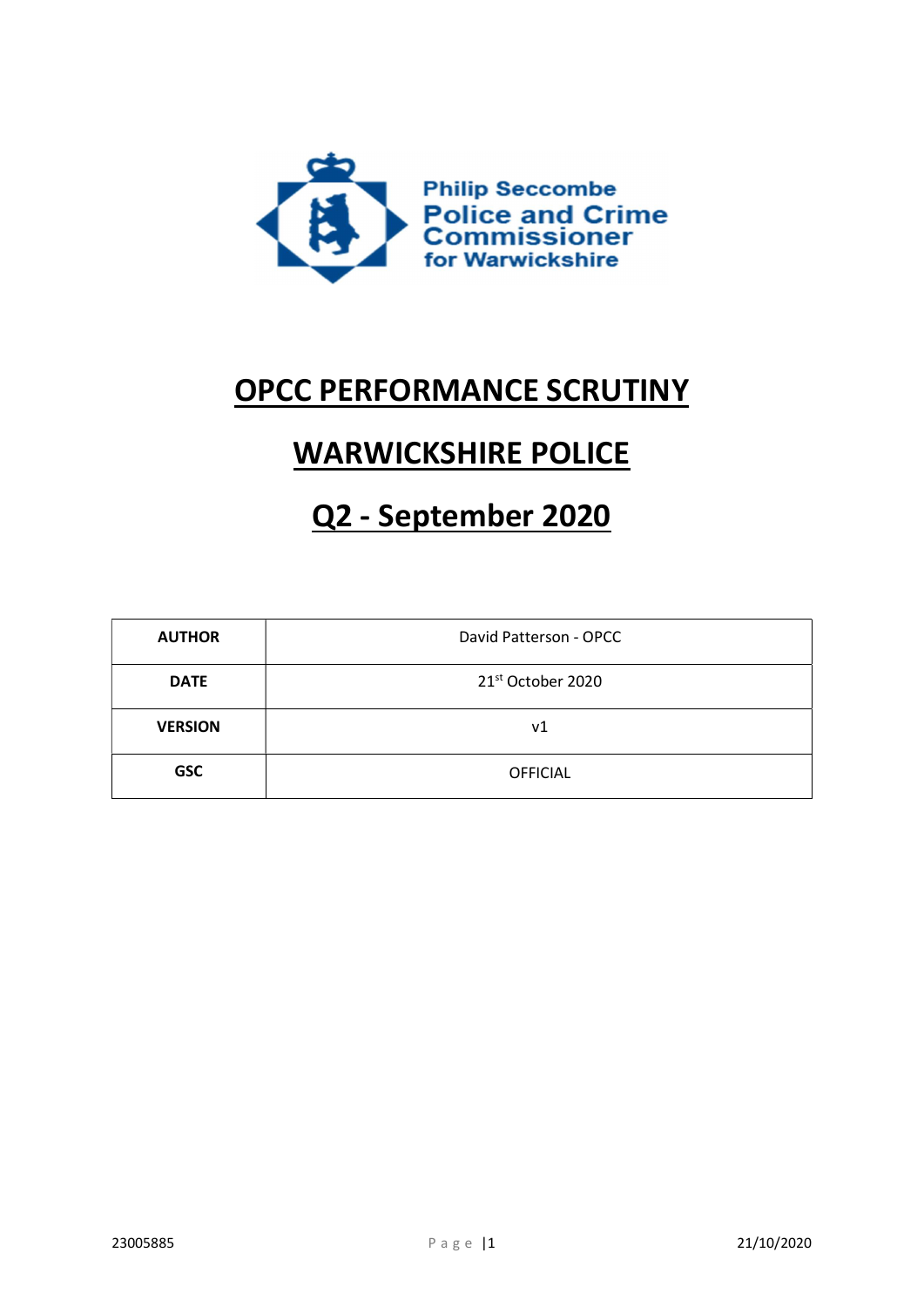# FORCE PERFORMANCE SCRUTINY

#### INFORMATION

The purpose of this report is to formally scrutinise Warwickshire Police's performance during Q2 - September 2020, and in doing so allow informed discussion between the Warwickshire Police and Crime Commissioner (PCC) and the Chief Constable (CC) at their forthcoming 'Performance Accountability Meeting' (PAM) on Tuesday 27th October 2020. This aim is coherent with the PCC's statutory responsibilities to: -

- Hold the Chief Constable to account for the performance of the force.
- Secure an effective and efficient police service for Warwickshire.

This purpose is also consistent with monitoring the progress made by the force in support of the four key priorities of the PCCs 'Police and Crime Plan 2016 - 2021', namely: -

- i. Putting Victims and Survivors First.
- ii. Ensuring an Effective and Efficient Police Service.
- iii. Preventing and Reducing Crime.
- iv. Protecting People from Harm.

The report has primarily been prepared through scrutiny of the performance data and information provided in the following reports: -

- App A Warwickshire Police Performance Report for September 2020 (Performance Report).
- Weekly Performance Summary 2020 Week 42.
- Warwickshire Police Performance Dashboard Updated 19/10/20202

The comments in the Performance Report regarding the new performance framework that is being introducing to compliment the force's 'Fit for Future Strategy' is noted. It is understood that each month there will be an enhanced set of measures across one of the three pillars of that strategy, namely: -

- i. Prevent and Protect
- ii. Respond and Reassure
- iii. Effective and Efficient.

This month the focus is on Prevent and Protect and a number of additional key performance indicators have newly been introduced into the Performance Report.

It should be noted that it is becoming increasingly difficult to identify performance issues and trends through the use of comparative temporal data due to the impact of Covid-19 on the profile of crime.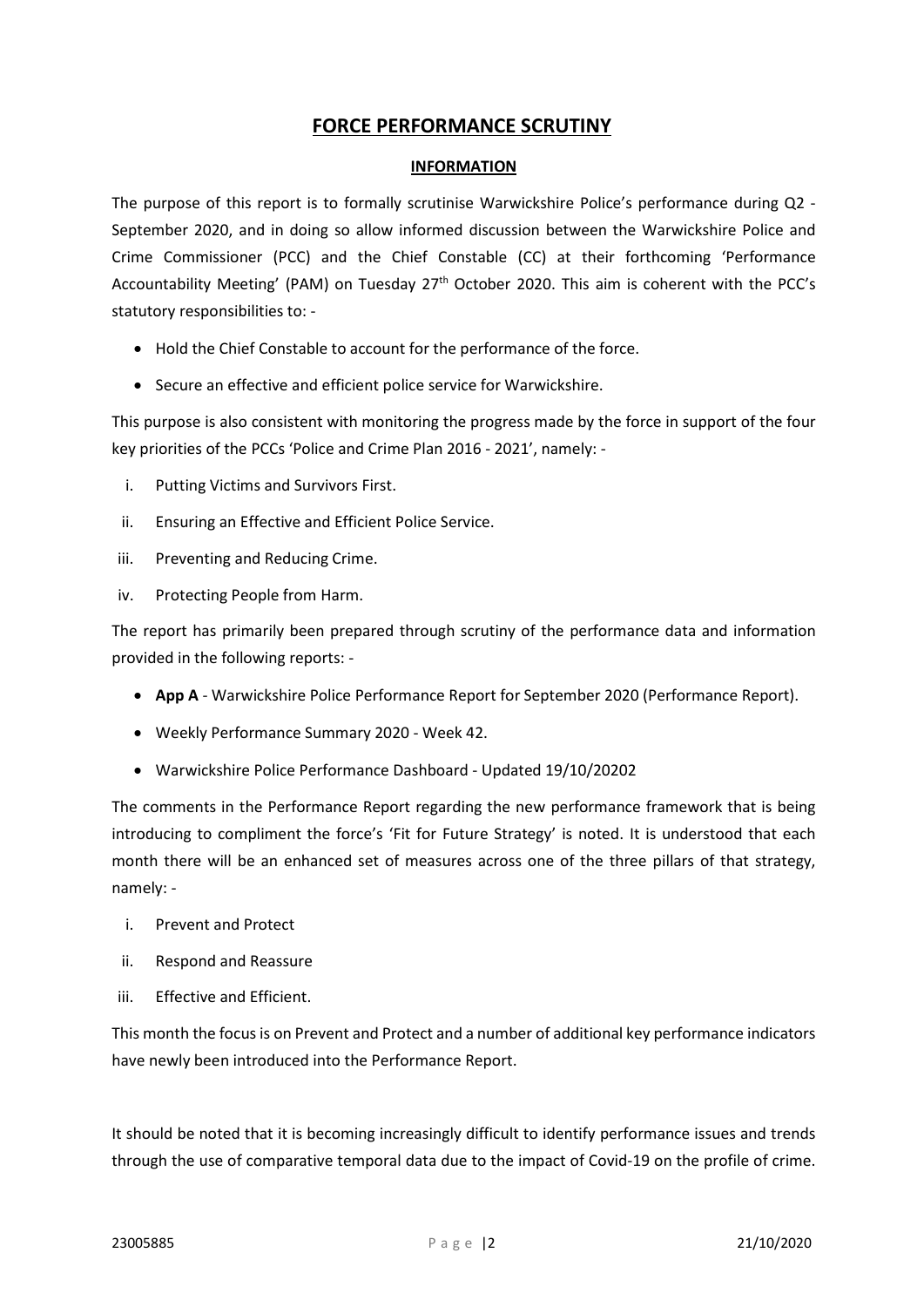Where reference is made in this report to data for Year to Date (YTD) and the 'current 28 day period', this is from the latest data available as at the 20/10/2020 in the Weekly Performance Summary 2020 - Week 42. All percentages in this report have been rounded to the nearest integer for the purpose of ease of presentation. Not all aspects of performance are commented upon in this report, only those areas of particular interest.

#### PREVENT & PROTECT

# 1. Total Recorded Crime (TRC).

The impact of Covid 19 has reduced the YTD volume of acquisitive crime, this was particularly acute in the early stages of 'lockdown' where restricted movement limited the opportunity to commit such crime. Conversely, increases have been experienced in the categories of Domestic Abuse, Public Order and Drug Offences. This position is consistent with the crime profile across other UK police forces.

The net result of this structural change in the crime profile is that TRC has reduced by -7% YTD for the county, comprising of -6% for north Warwickshire and -9% for south Warwickshire. In terms of the Districts and Boroughs, the range extends from -5% for Nuneaton and Bedworth through to -9% for Warwick.

It is positive to note that these acquisitive crime reductions have continued during the current 28 day period during which Warwickshire continues to remain at the medium Tier 1 level of restriction. As shown in the below table, significant reductions continue to be achieved in the crime categories of Robbery, Burglary Residential and Vehicle Offences: -

| <b>CATEGORY</b>                        | 28 days | <b>YTD</b> |
|----------------------------------------|---------|------------|
| <b>TRC</b>                             | -6%     | -6%        |
| Violence with Injury                   | $-3%$   | -6%        |
| Violence without Injury                | $+14%$  | $+20%$     |
| <b>Personal Robbery</b>                | $-29%$  | $-24%$     |
| <b>Business Robbery</b>                | $-88%$  | -69%       |
| <b>Burglary Residential</b>            | $-46%$  | $-40%$     |
| <b>Burglary Residential - National</b> | -44%    | $-38%$     |
| Vehicle Crime                          | $-36%$  | $-26%$     |

# 2. Violence with Injury

Volumes are within the control limits and are close to the mean value.

#### 3. Violence without Injury

This category continues to experience the greatest increase with levels at +20% YTD. Due to the high volumes (n=6187) this crime category accounts for 28% of all TRC YTD. Of interest is that the subcategory of Stalking and Harassment accounts for 42% (n=414), with the element of Malicious Communication accounting for 48% (n=199) of this sub-category.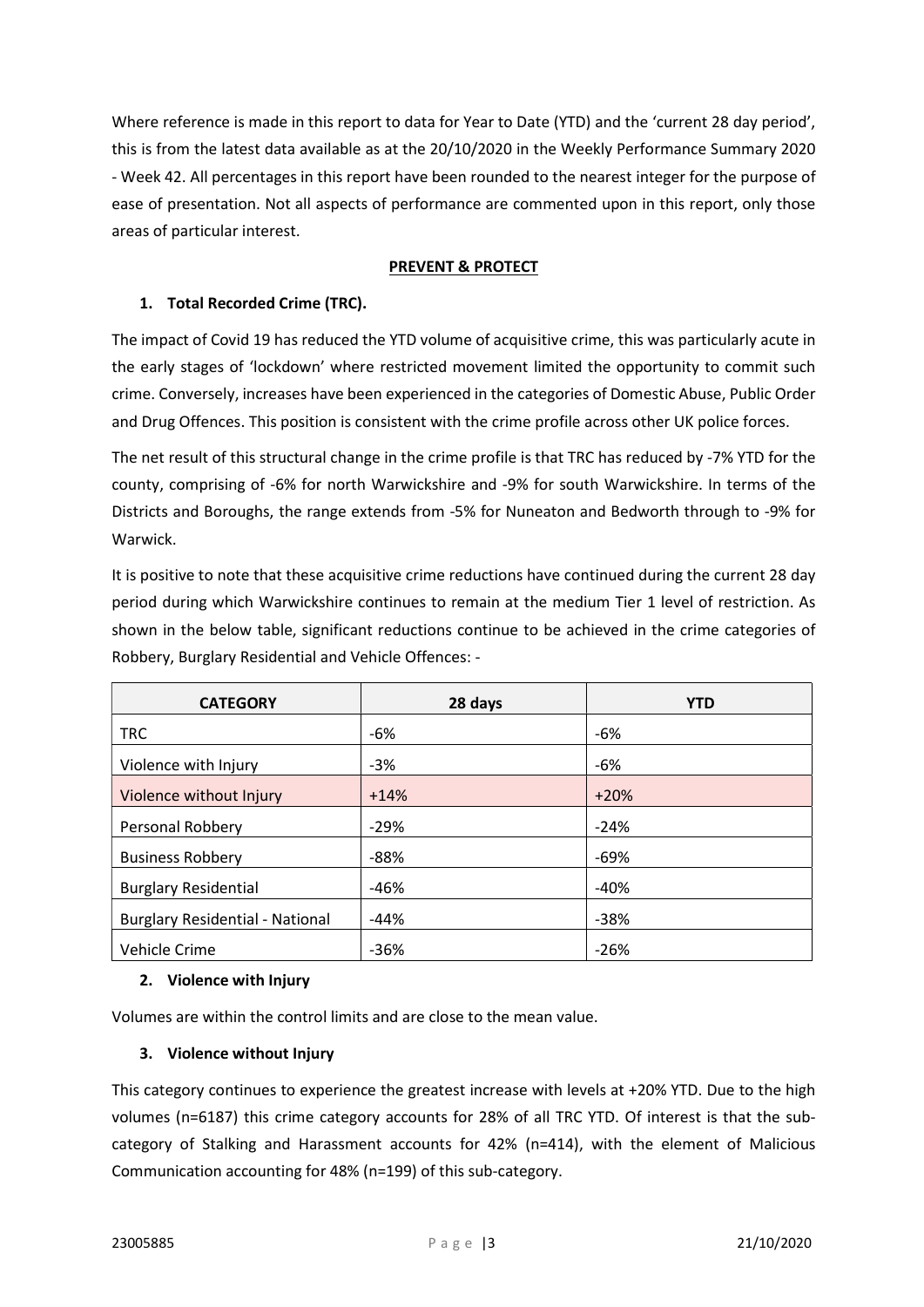#### 4. Rape

Volumes are within the control limits and are close to the mean value.

#### 5. Other Sexual Offences

Volumes are within the control limits and are close to the mean value.

#### 6. Robbery

In September further reductions were experienced for both Personal and Business Robbery. Of note is that after 8 months of below average volumes, the monthly average for Personal Robbery has now decreased from 38 to 26 offences per month. Whilst these volumes are relatively small, this is a very positive development given that Robbery constitutes a high harm offence.

#### 7. Burglary Residential

Whilst the volumes of Burglary Residential have increased since the Covid-19 restrictions have eased, they have not returned to pre Covid-19 levels. Of note is that after 8 months of below average volumes, the monthly average has now decreased from 126 to 88 offences per month. Again, a very positive development for this high harm offence.

#### 7. Burglary Business and Community

The levels for this crime category are significantly below the lower control limit, with a figure for September of 81 offences compared to a monthly average of 158 offences. Of note, is that according to the Performance Report, the monthly average will decrease if this trend continues into next month.

#### 8. Vehicle Crime

Significant reductions continue to be achieved, such that the figure of 250 crimes for September is now approaching the lower control limit - a position that was last achieved in July 2016!

# 9. Drug Offences

The high levels experienced in April 2020 that were above the upper control limit have now reduced towards the mean. Nonetheless, a total of 348 drug offences were recorded during Q2, of which 141 (33%) were classified as Trafficking offences.

Whilst the prevalence of drug abuse in society is concerning, these type of offences seldom come to police attention unless they are actively sought out and as such these figures are viewed as a product of increased proactivity and are a positive development.

#### 10. Possession of Weapons

A similar position exists with Possession of Weapons where increased proactivity has increased the number of offences, such that after 8 months of above average volumes the monthly average has now increased from 36 to 47 offences per month. Of particular concern however is that the sub-category of Firearms offences accounted for 35% (n=47) of the 131 offences recorded during Q2.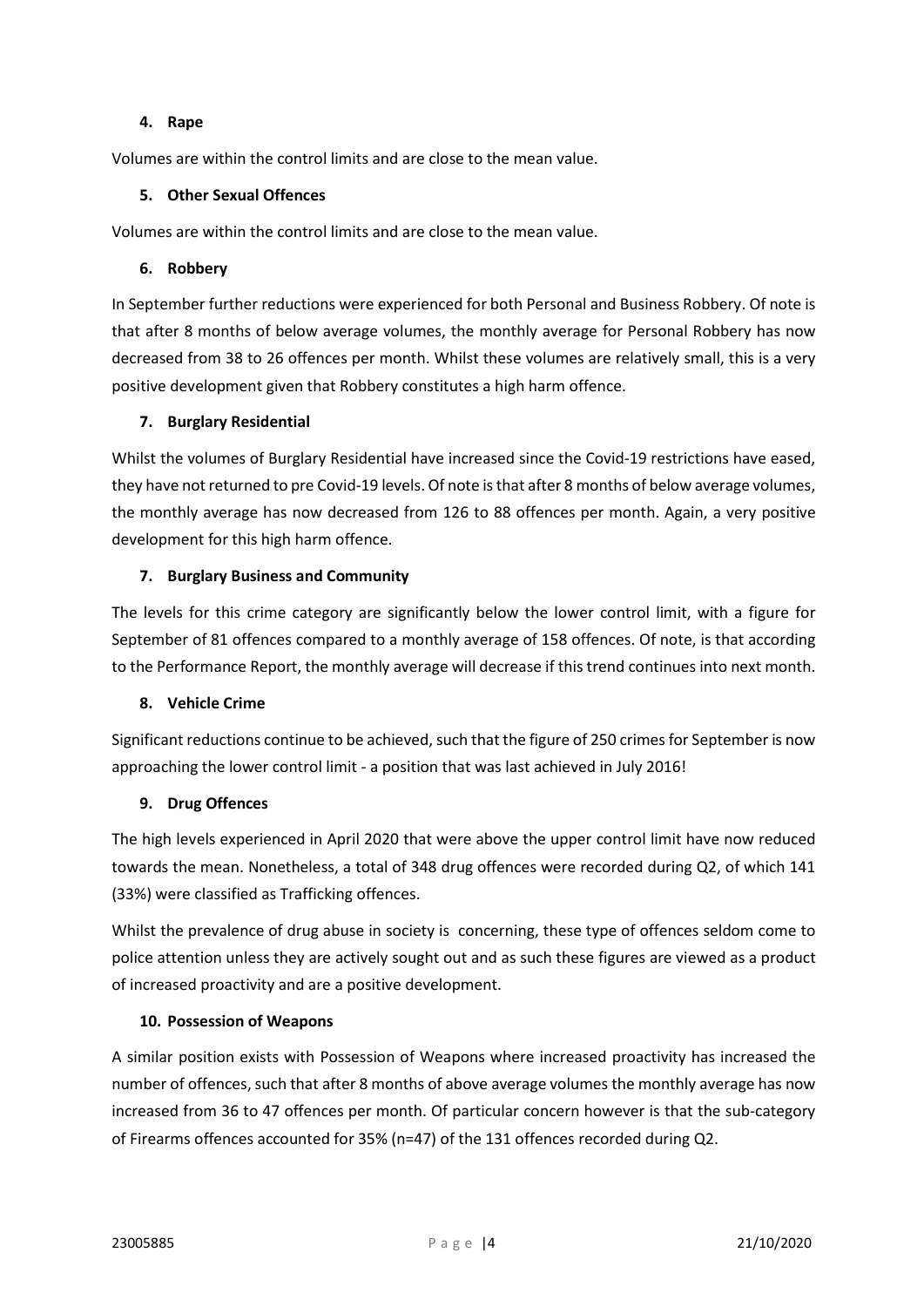Q1. It would be of value to have an assessment from the Chief Constable as to the prevalence of the criminal use of firearms in our communities. Also, to understand how the risk is being effectively identified and addressed?

#### 12. Public Order Offences

Public order has continued to remain high and above the upper control limit throughout Q2. This seasonal effect, as evident from previous years' data, will presumably now start to decline thorough Q3. Of note however is that the sub-category of 'Racially or Religiously Aggravated Fear, Alarm or Distress' accounted for 74% (n=644) of the 875 public order offences recorded during Q2.

Q2. Is this figure for the proportion of racially or religiously aggravated public order crimes correct? If so, how does this impact on the recording and management of Hate Crime?

#### 13. Domestic Abuse (DA)

Whilst DA currently remains within the control limits, it is approaching the upper limit and continues to show an upward trend. Of significance is that DA was a factor in 19% of all TRC and accounted for 40% of all violent crime in September.

N.B. Domestic abuse has previously been subject to 'holding to account' scrutiny and discussed at length at previous PAMs, including a 'deep-dive' at the August meeting. Consequently, whilst acknowledging its vital importance, it is not proposed to re-visit this subject again at this time.

#### 14. Child At Risk (CAR)

The levels for CAR continue to remain within the control limits, but are rising. The comment in the Performance Report regarding ASI working with the force's lead for Vulnerability to identify the relationship between the level of risk assessment and the different keywords applied to child investigations is noted, together with the intention to report back in November 2020.

#### 15. Road Traffic Casualties

Road traffic data is provided one month in arrears. There was one fatality for the month of August, a cyclist. Of continuing concern is the disproportionate number of two-wheel users in the Killed, Serious Injury (KSI) figures where they accounted for 25% so the total.

Of note is that 13,193 Notice of Intended Prosecutions (NIPs) for speeding offences have been issued since the beginning April 2020.

Q3. The subject of Road Safety is to be considered as a 'deep-dive' topic at this PAM meeting, with reference to the recent HMICFRS report 'Roads Policing: Not optional'. The agreed areas to be explored are: -

- Warwickshire Police's position in respect of the views and recommendations of the HMICFRS report.
- Development of Strategic Threat and Risk Assessment for Roads Policing.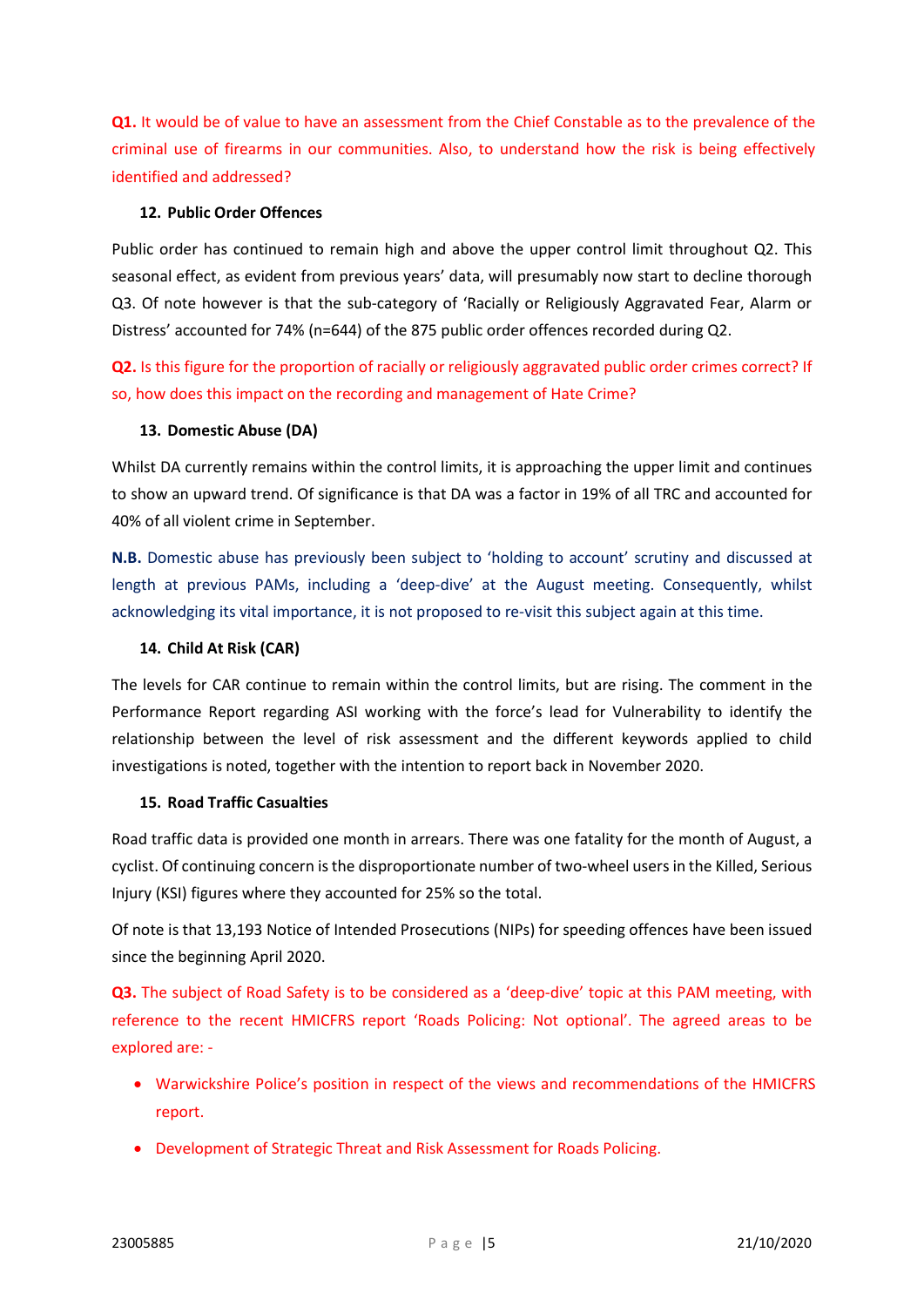- Commitment to sustained Roads Policing and working in partnership with Warwickshire Roads Safety Partnership, especially Warwickshire County Council and Highways England.
- Demonstrating that well briefed and trained officers from the Roads Policing Unit (RPU) are good at capturing criminals using our roads as well as keeping our roads safe.
- Opportunities for appropriate regional collaboration.
- Effectiveness and efficiency of Operation Snap.
- The force's effectiveness on vehicle recovery, to provide benefits and the removal of vehicles from criminals.
- Reassurance that the Camera Enforcement Unit (CEU). CEU is in a good and resilient position.
- The current position with the second Traffic Management Advisor post that the PCC has funded for the CEU.

#### 16. Repeat Victimisation

In September, 27% of all TRC victims were repeat victims (n=650) representing a slight reduction on the previous month (28%). Of particular note however is that four individuals have been the victim of 20+ (20, 22, 38 and 42) offences within the last 12 months.

Q4. Give the scale and varied nature of repeat victimisation across TRC, it is acknowledged that it is a challenging area to broadly address and reduce. However, the force's response to those victims that are considered at high risk and / or the victim of multiple crimes is of particular concern. It would therefore be of value to better understand the force's management of these particular cases and the challenges and success achieved in reducing their repeat victimisation.

#### 17. Domestic Abuse Repeat Victimisation

In September, 38% of all DA victims were repeat DA victims (n=253) representing a slight increase on previous month (35%). A similar position as TRC repeat victims also exists with DA victims in terms of the scale and spectrum of the challenge. The processes and varying degrees of support and intervention provided to DA victims considered to be in the categories of high / medium / standard risk is understood and has been subject to scrutiny and discussion at previous PAMs, including a 'deepdive' at the August meeting.

#### 18. Cyber-Crime

The volume of Cyber-Crime, identified through Athena keywords, has now reduced to within the control limits. This improvement has presumably been driven by a return to school and work following the end of the summer holidays and an easing of the lockdown restrictions, with a consequential reduction in the amount of time spent online.

The disaggregation of the cyber-crime figures in the Performance Report is illuminating, where in Q2 the largest sub-category by far was the sub-category of Malicious Communications that accounted for 50% (n=231) of all cyber-crime.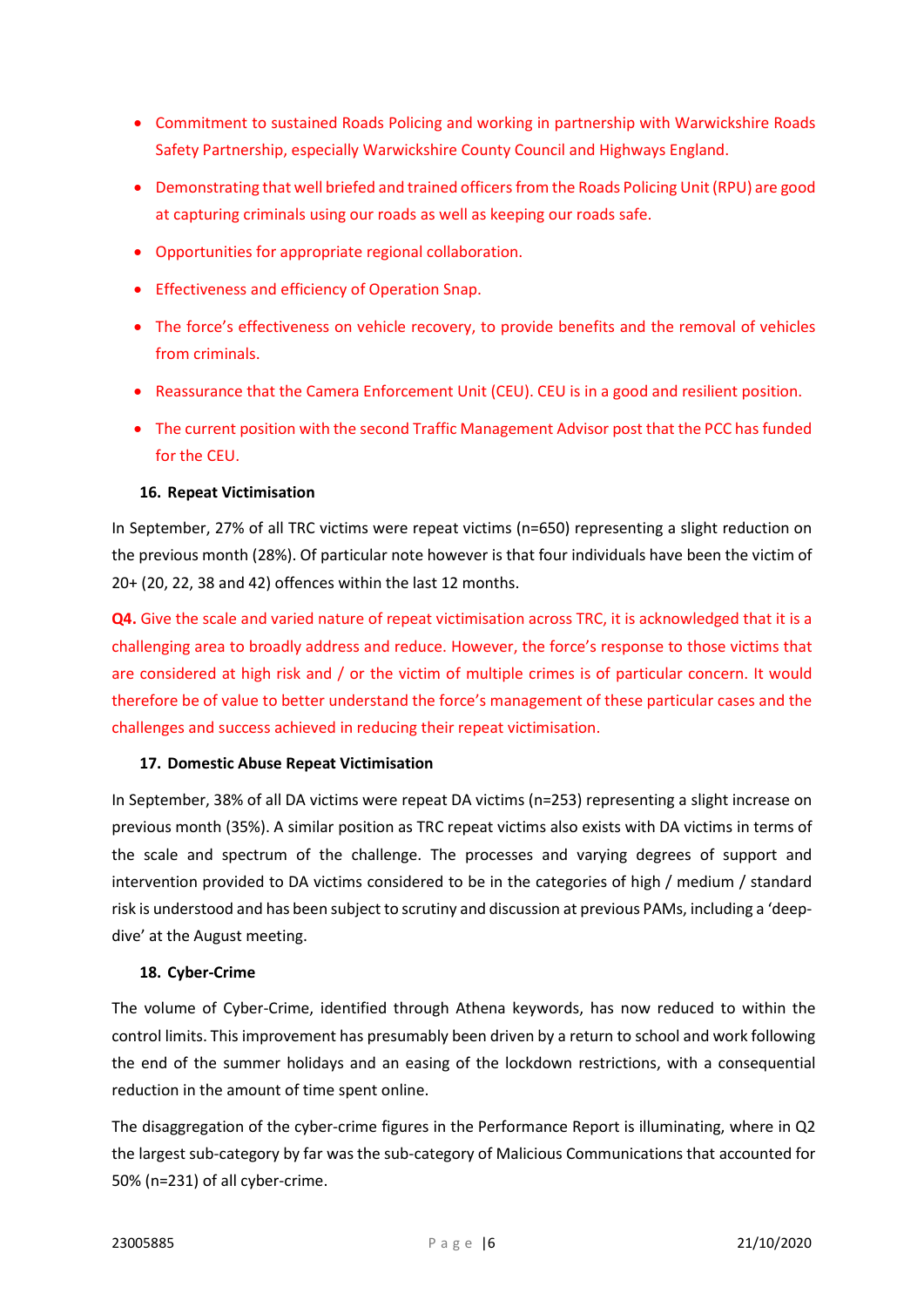#### 19. Hate Crime

Whilst Hate Crime is currently within the control limits, it is approaching the upper limit. Racial based offences for Q2 accounted for 78% (n=214) of all Hate Crime. Of note is that in September there has been a spike in offences in Warwick District (n=43).

The comment in the Performance Report that an analysis of Hate Crime offences will be presented at the Legitimacy Board in October is noted. Undoubtedly the OPCC will return to this subject once that report has been considered.

# Q5. Is the reason for the recent spike in Hate Crime in Warwick District known? What action is being taken to address this increase?

#### 20. Serious and Organised Crime (SOC)

The data provided in the Performance Report is noted. However, it is difficult to provide comment given the complexity of tackling SOC where qualitative information and narrative is critical to meaningful understanding of the issues.

Q6. A summary of Operation Scorecard, where the Serious and Organised Crime Unit (SOCU) recently executed search warrants across the county, would be of value in achieving a better understanding of this area of operation.

#### 21. Modern Slavery and Human Trafficking (MSHT)

The inclusion of MSHT in the Performance Report is a positive development. The volumes are within the control limits and close to the mean value, with an average of 7 cases per month. The qualitative information provided regarding the work of the MSHT team is of interest and is noted.

#### 22. Problem Solving

The inclusion of Problem Solving Plans in the Performance Report is a positive development. The number of 67 open plans is noted, together with the process for auditing and scoring each to ensure that 'lessons are learned', thereby improving the effectiveness and efficiency of future activity.

#### 23. Intelligence Reports

The re-introduction of Intelligence Reports in the Performance Report is a positive development. The comment regarding the force's aspiration to be able to provide in the future more detail on the quality of intelligence received as well as the thematic areas of intelligence submissions, is noted.

#### 24. Stop and Search

In September, a total of 203 Stop & Searches were conducted and this level of activity is within the control limits and approaching the mean, with a positive success rate of some 30%. This figure represents a significant decrease on the high levels of Stop and Search conducted in May and June 2020 during a period of intensified proactivity.

Of concern is the racial disproportionality that is evident in the rolling 12 month figures: -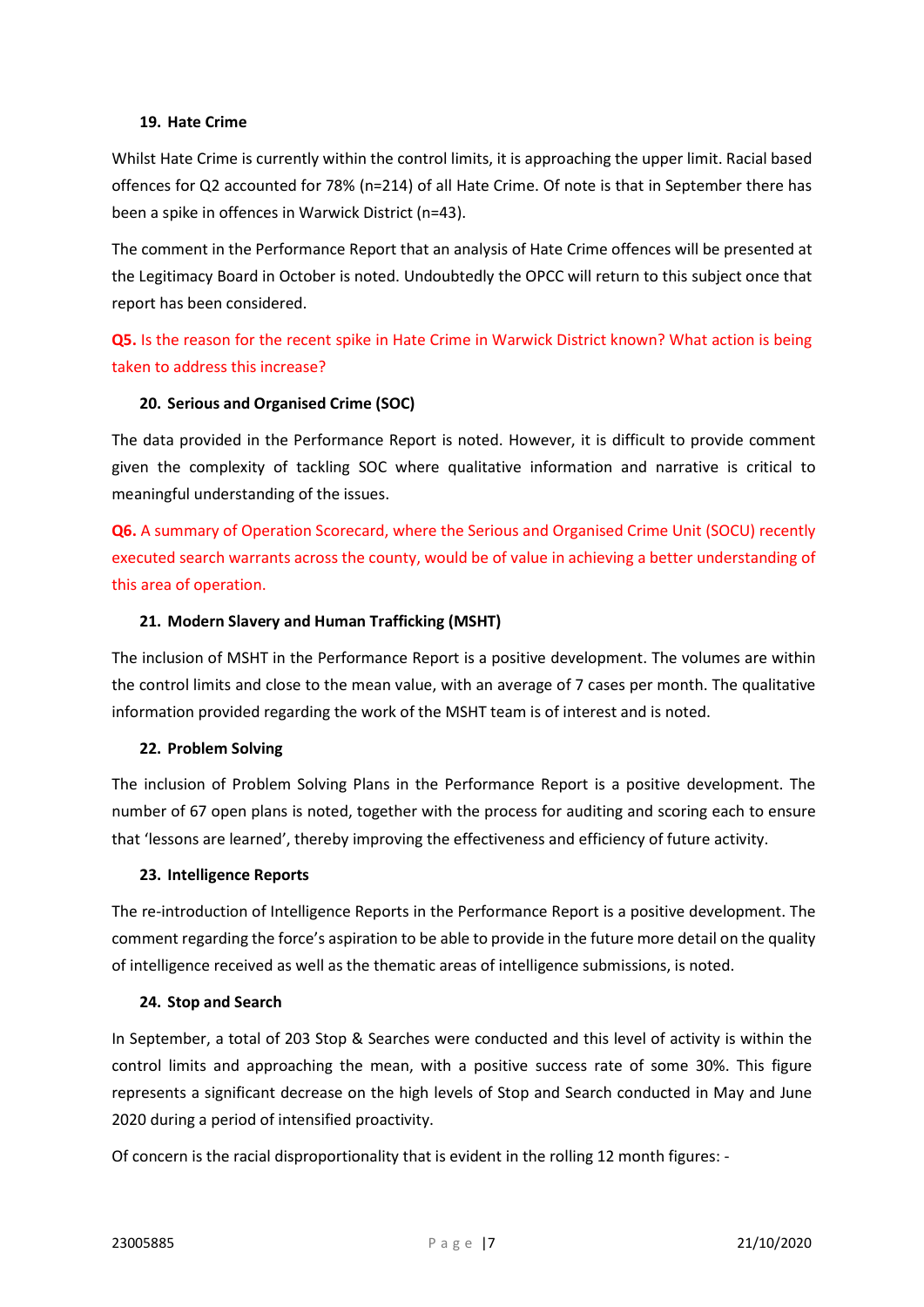- Black citizens are 13.1 times more likely to be stopped and searched than a white citizen.
- Mixed citizens are 3.4 times more likely to be stopped and searched than a white citizen.
- Other citizens are 2.4 times more likely to be stopped and searched than a white citizen.
- Asian citizens are 2.1 times more likely to be stopped and searched than a white citizen.

N.B. The comment in the Performance Report that the Annual Disproportionality Report, which explores some of the issues surrounding stop & search disproportionality, will be presented at the Legitimacy Board in October is noted. Undoubtedly the OPCC will return to this subject once that report has been considered.

#### RESPOND & REASSURE

#### 1. Outcomes TRC

The Action Taken performance remained above the mean for each month of Q1 (17% / 14% / 16%). There has now been a decrease in performance throughout Q2 (13% / 11% / 9%), as the below graph illustrates: -



The complexity of Outcomes has been previously explored in the OPCC paper of the same name and at previous PAMs and as such the issues are well understood. It would appear that a contributory factor to the current Action Taken rates is the changing nature of crime during Covid-19, where different crime types have inherently varying prospects for their solvability.

# 2. Domestic Abuse Outcomes

A similar position for DA Action Taken exists as with TRC Action Taken, where in September the figure was also 9%. This represents a decrease when compared to the 13% achieved in August, as the below graph illustrates: -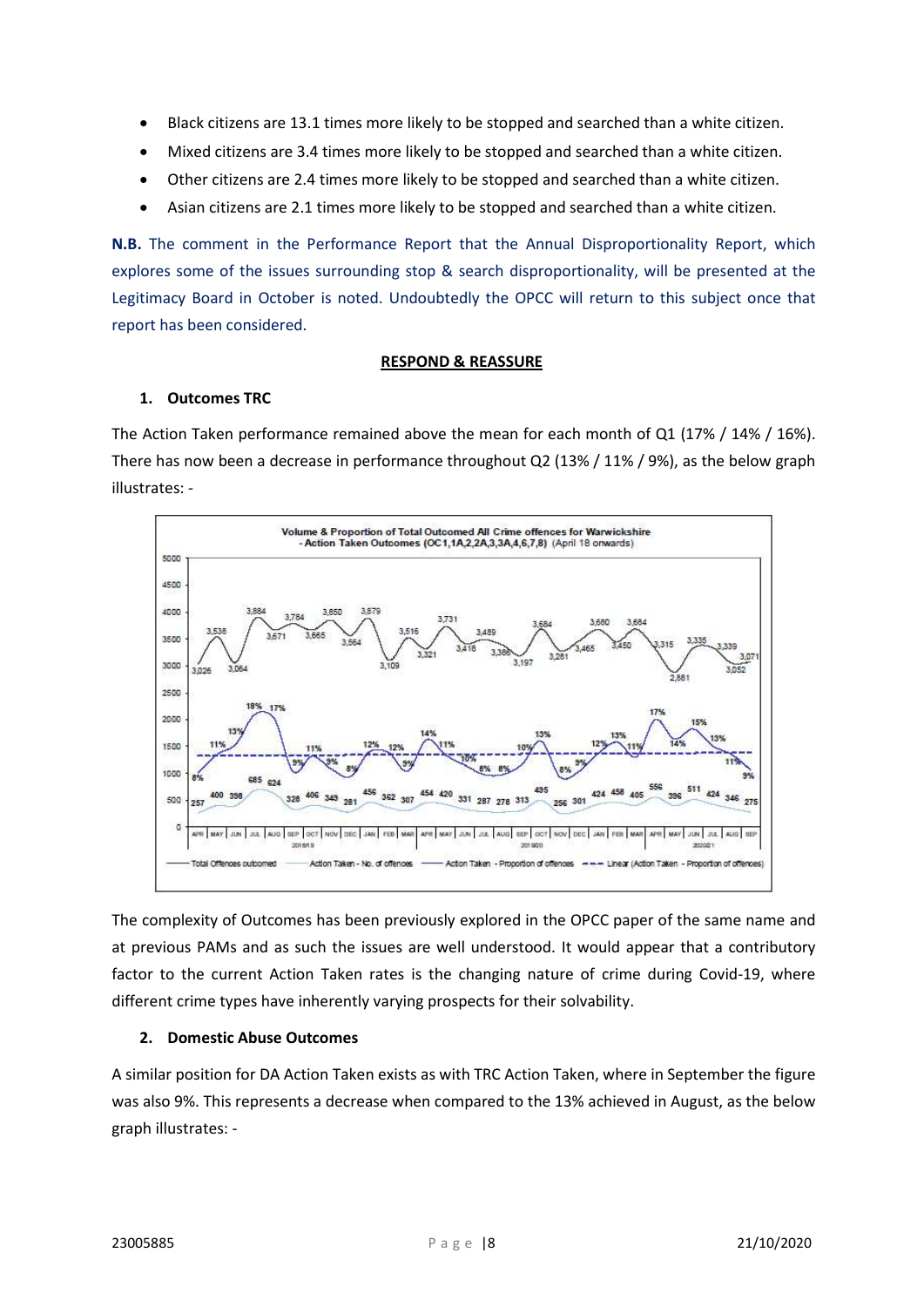

Q7. It would be of value to have an assessment from the Chief Constable as to the causes of the current Action Taken rates for both TRC and DA, together with an understanding of what action is / will be taken by the force to improve this position.

# 3. Victim Satisfaction

The September six-month rolling average levels for victim satisfaction are shown in the below table: -

| <b>CATEGORY</b>          | % SATISFIED |
|--------------------------|-------------|
| <b>Burglary Dwelling</b> | 88          |
| <b>Violence</b>          | 75          |
| Vehicle                  | 79          |
| Hate                     | 84          |
|                          |             |
| <b>Domestic Abuse</b>    | 83          |

The comments in the Performance Report in respect of the victim satisfaction rates for Hate Crime and DA are noted, where the sample sizes across July to September remained very low thereby rendering unreliable figures. Also, that processes are being reviewed to improve the sample sizes whilst maintaining robust safeguarding for the victims.

#### 4. Operations Communication Center (OCC)

- i. Emergency 999 Calls In September the proportion of 999 calls answered within 10 seconds (82%) has decreased compared with August (85%). Performance is currently below the target (90%) and the baseline (86%).
- ii. Non-emergency 101 Calls In September the average time to answer a 101 call was 1 minute 38 seconds, against a target of 1 minute.
- iii. Un-resourced Incidents The data and stable position is noted.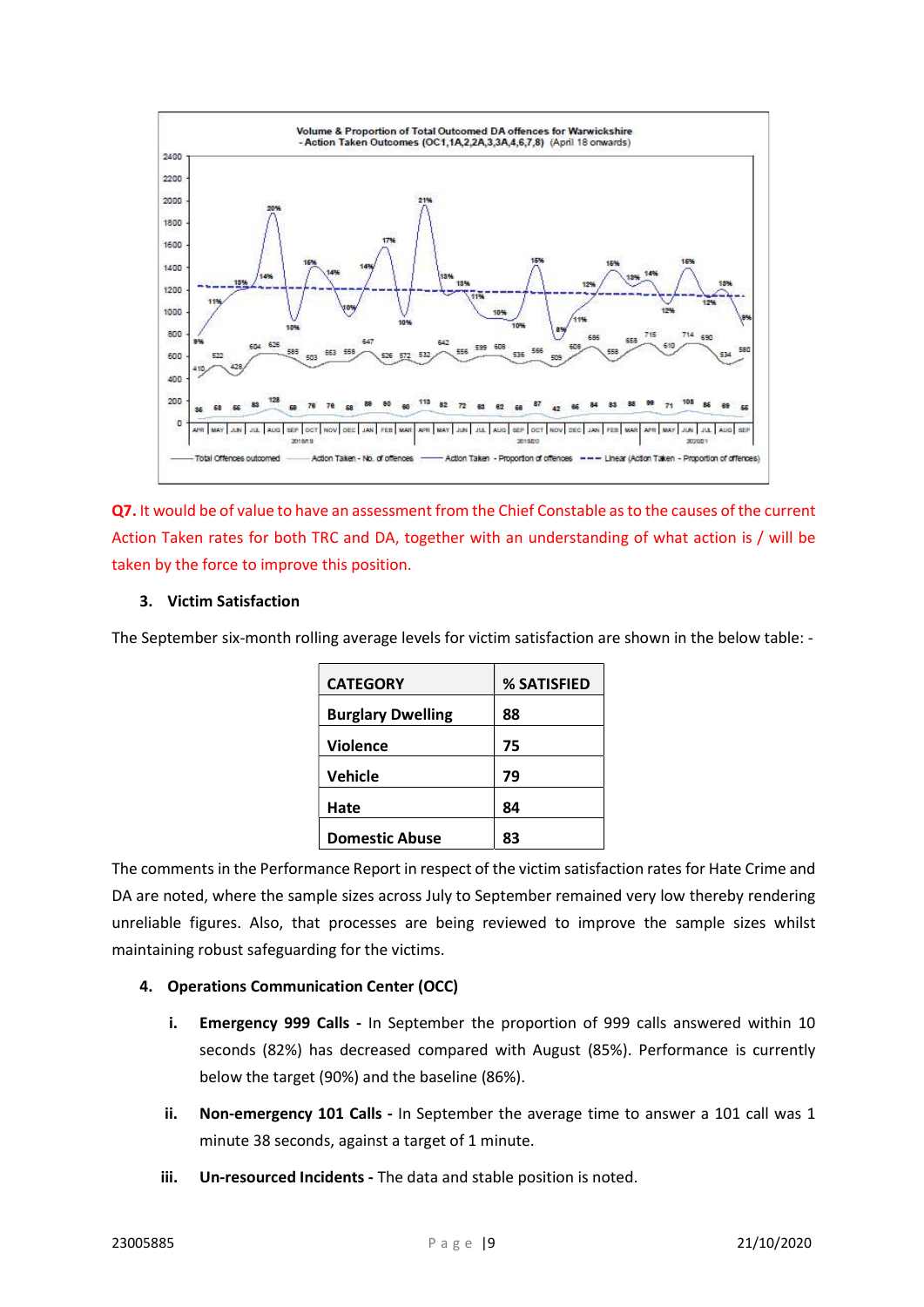N.B. The performance of the OCC has previously been subject to 'holding to account' scrutiny and discussed at length at previous PAMs, including a 'deep-dive' at the January meeting. Consequently, whilst acknowledging its importance, it is not proposed to re-visit this subject again at this time.

#### EFFECTIVE AND EFFICIENT

#### 1. Absence Levels

Absence levels are of keen interest to the OPCC as the force journeys through the Covid-19 pandemic. During September there has been an upturn in both police and police staff absences that are now marginally above the levels experienced at the same time in 2019, as illustrated in the below graph: -



 N.B. Absence levels will continue to be monitored going forward and Health and Wellbeing is to be explored as a deep-dive subject at November's PAM. The OPCC are cognisant of the force's robust Covid-19 contingency plans to manage abstractions and maintain Mission Critical Activities.

#### 2. Assaults on Police

Of concern is the level of violence directed at police officers during Q2, where there were 88 assaults on police, of which 30% (n=30) resulted in injury.

Q8. What action is the force taken to provide officers with appropriate training and equipment to minimise the risk of physical harm to both the officers and the public.

#### **COMMENTS**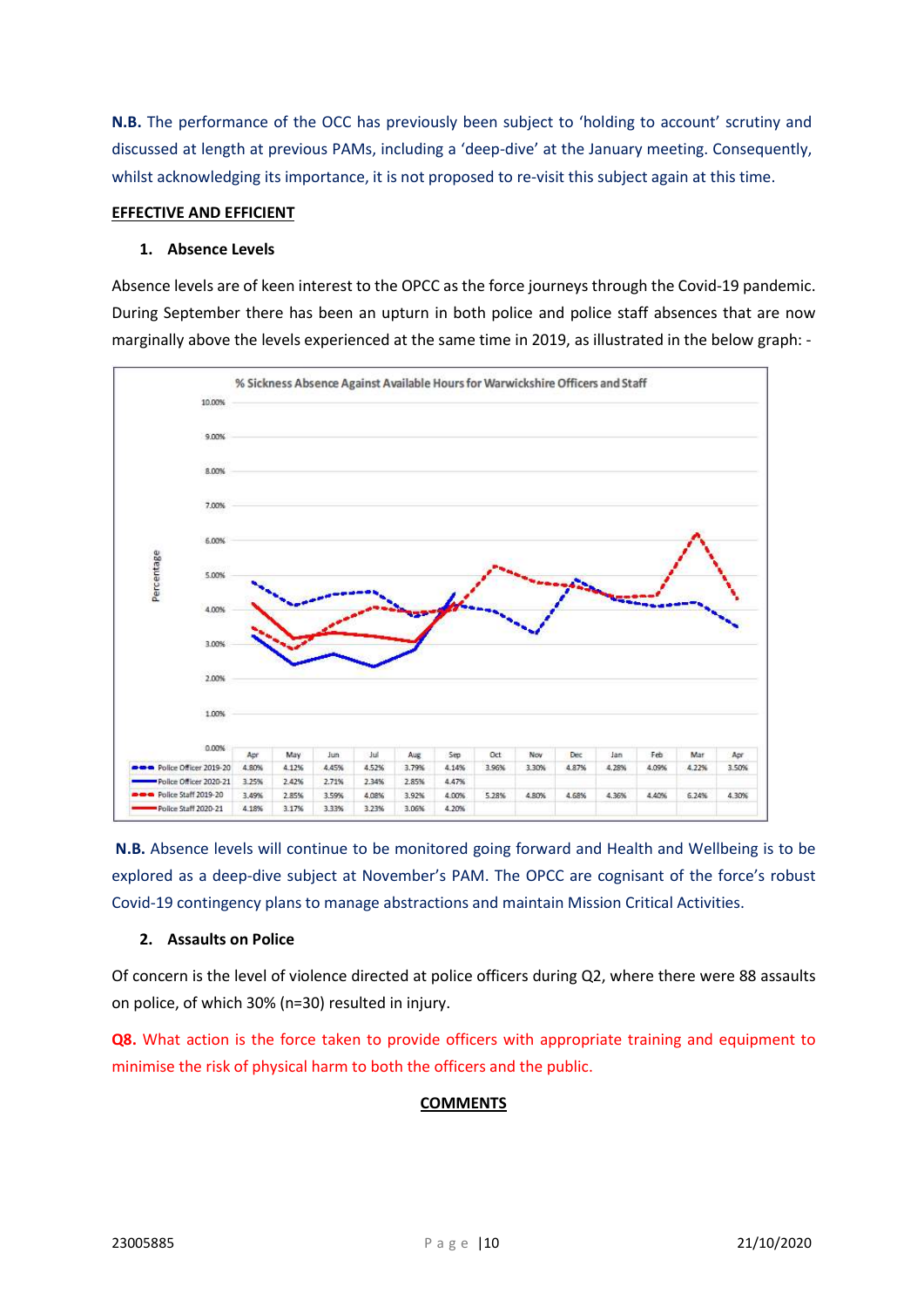In summary, It's requested that the Chief Constable provides his professional judgement to the Police and Crime Commissioner regarding the key challenges with force performance, particularly in respect of the question posed in this report namely: -

Q1. It would be of value to have an assessment from the Chief Constable as to the prevalence of the criminal use of firearms in our communities. Also, to understand how the risk is being effectively identified and addressed?

Q2. Is this figure for the proportion of racially or religiously aggravated public order crimes correct? If so, how does this impact on the recording and management of Hate Crime?

Q3. The subject of Road Safety is to be considered as a 'deep-dive' topic at this PAM meeting, with reference to the recent HMICFRS report 'Roads Policing: Not optional'. The agreed areas to be explored are: -

- Warwickshire Police's position in respect of the views and recommendations of the HMICFRS report.
- Development of Strategic Threat and Risk Assessment for Roads Policing.
- Commitment to sustained Roads Policing and working in partnership with Warwickshire Roads Safety Partnership, especially Warwickshire County Council and Highways England.
- Demonstrating that well briefed and trained officers from the Roads Policing Unit (RPU) are good at capturing criminals using our roads as well as keeping our roads safe.
- Opportunities for appropriate regional collaboration.
- **•** Effectiveness and efficiency of Operation Snap.
- The force's effectiveness on vehicle recovery, to provide benefits and the removal of vehicles from criminals.
- Reassurance that the Camera Enforcement Unit (CEU). CEU is in a good and resilient position.
- The current position with the second Traffic Management Advisor post that the PCC has funded for the CEU.

Q4. Give the scale and varied nature of repeat victimisation across TRC, it is acknowledged that it is a challenging area to broadly address and reduce. However, the force's response to those victims that are considered at high risk and / or the victim of multiple crimes is of particular concern. It would therefore be of value to better understand the force's management of these particular cases and the challenges and success achieved in reducing their repeat victimisation.

Q5. Is the reason for the recent spike in Hate Crime in Warwick District known? What action is being taken to address this increase?